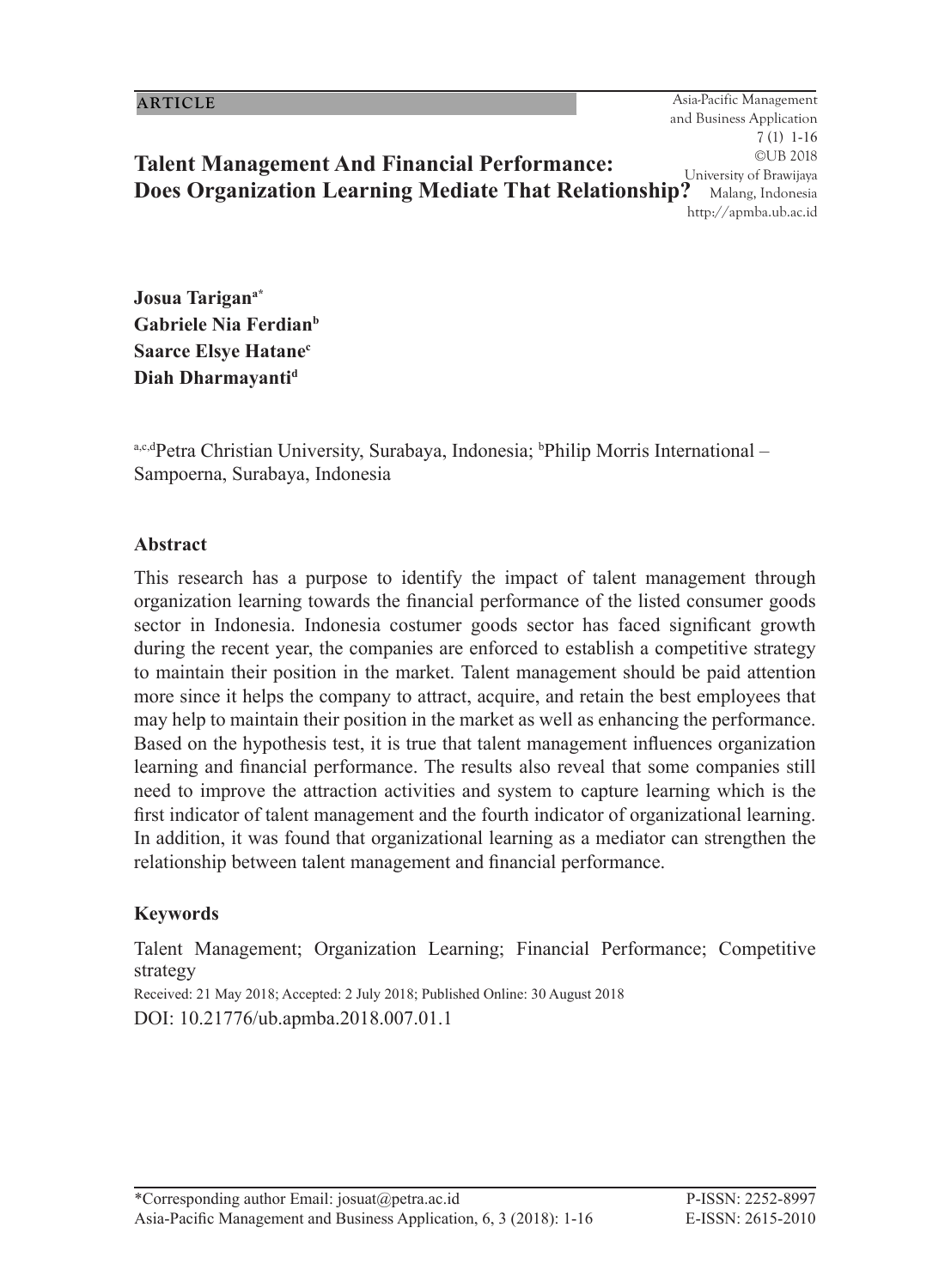#### **Introduction**

Globalization creates a new era for all of the industries and changes the way business works. It contributes to the significant increase of the global competition, continuous technological evolution, and growing market complexity that changes the business world (Davis & Daley, 2008; Weldy, 2009). This globalization issue happens across all kind of industries including the manufacturing industry specifically in the consumer goods sector. This sector has faced several unexpected growths recently, which increase the competitiveness level in this industry. Thus, each company needs to conduct continuous learning in order to obtain advance information that can be used as a competitive advantage and develop an effective business strategy. This lead to the increasing need of the organization learning process.

Organization learning focuses on the individuals involved in the company since they are the sources of the idea and knowledge. At the same time, there is increasing needs for talent management as well. Talent management plays an important role on several human resources activities such as attraction, identification, development, engagement, retention, and deployment of the individuals that have high potential and high value for the organization (Davies & Davies, 2010). Moreover, when the company is able to attract and retain qualified or superior employees through an effective talent management, they will be able to survive in the changing business environment since those qualified or superior employees may be able to learn faster and more effective compared to others.

Furthermore, the existence of talent management will enhance the organization learning process in the company. Talent management can play an important role in facilitating the process of creating knowledge, managing knowledge, transferring knowledge among different organizational units (Whelan et al., 2010). Many of the companies have put more attention to this organizational learning since it is able to help the company in achieving a great success especially during the turbulent times (Bierly & Daly, 2007; Akhavan & Jafari, 2008; Austin & Harkins, 2008). By conducting the learning process and acquiring knowledge, the performance of the company will be improved (Lei et al., 1999). Through organization learning, the company will have a better chance of sensing and acting upon events and trends in the marketplace when they are able to gain knowledge or information regarding their customers, competitors, and regulators (Tippins and Sohi, 2003). This is important since the consumer goods sector has faced significant growth that sometimes exceeds the overall economic growth (Jayabuana, 2017). During the period of 2017 for example, this sector has increased by 7.3% and it has been predicted to keep growing for the following year (Yudi, 2017). In the third quarter of 2017, food and beverage industry as one of the sectors included in the consumer good grew by 9.24%, which contributes 27.13% from the total growth (Gumelar, 2017). Thus, it leads to the increasing importance of talent management. While there are only a few studies concern about talent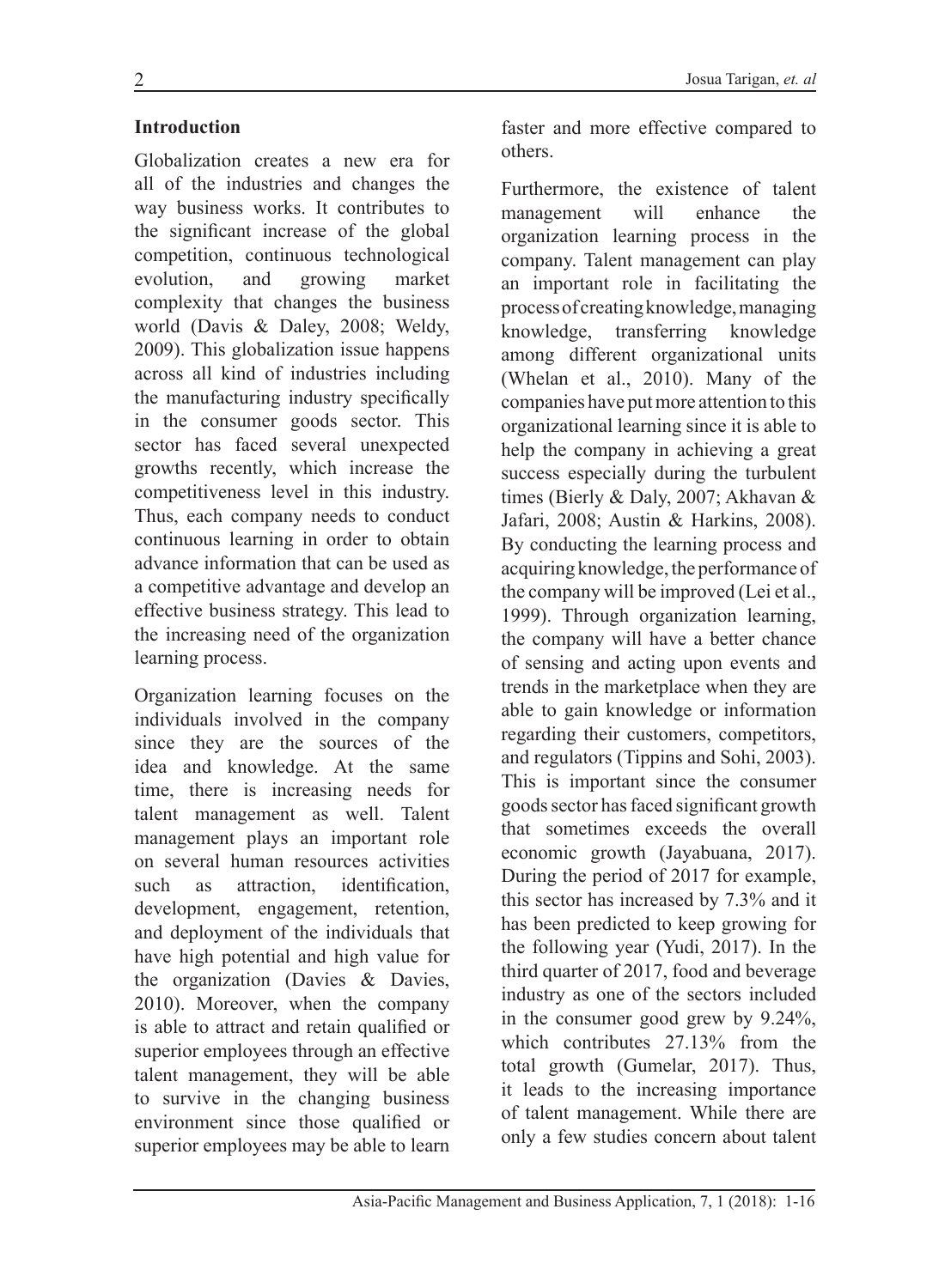management topic especially in Asia or Indonesia. The objective of this paper is to analyze the relationship between talent management, organization learning, and financial performance.

### **Talent Management**

Talent management practices focus on the variety of talents possessed by the employees of the organization that may help the company in achieving a success since talented individuals most likely to perform their duties well and they are able to show outstanding performance in the given environment (Darrough & Melumad, 1995). Stockley (2007) mentioned that talent management is a conscious deliberate approach that is conducted in order to attract, develop, and retain people who have relevant aptitudes and abilities that are used to meet organizational needs. Talent management involves all of the human resource activities that usually consist of sourcing, selecting, deploying, socializing, maintaining, and developing the talented employee. Talents management cycle consist of talent identification and absorption, talents maintenance, and talents development (Schweyer, 2004). In measuring the variable talent management, the indicators adopted from Philip and Roper (2009) that described talent management practices into attraction, selection, development, engagement, and retention. Attraction means the organization should have a creative recruitment strategy such as open houses events, referral programs, internship, online application, etc. The organization should also consider offering competitive benefits or above-market compensation packages. While in the selection stages, the companies should include an objective performance measurement such as psychological assessment. It will increase the opportunity of choosing the right person for the available job vacancy. Then, the next indicator, which is engagement, enforces the company to have the link between the type of generations and the method of how to increase the employee engagement. The company should consider developing an engagement method based on the generations available in the company. While for the development indicator, the company should have an integrated set of programs that are designed in order to assure that all of the employees have the relevance competences, which are used to perform their work and support organization's goal, which includes on the job training and off the job training. In addition to that, the last indicator, which is retention, should relate to the organization's performance management system and it should relate to the perception of different generations toward feedbacks and the drivers of the employee retention. The remuneration should support the organization's goal as a whole.

### **Organization Learning**

Organization learning is defined as a dynamic process of creation, acquisition, and integration of knowledge, which contributes to the development of resources and capabilities in order to achieve better organizational performance (Perez et al., 2005). Chen (2005) stated that organizational learning is a process which an organization continuously adjust and transform itself by utilizing and enriching organizational knowledge resources in order to adapt to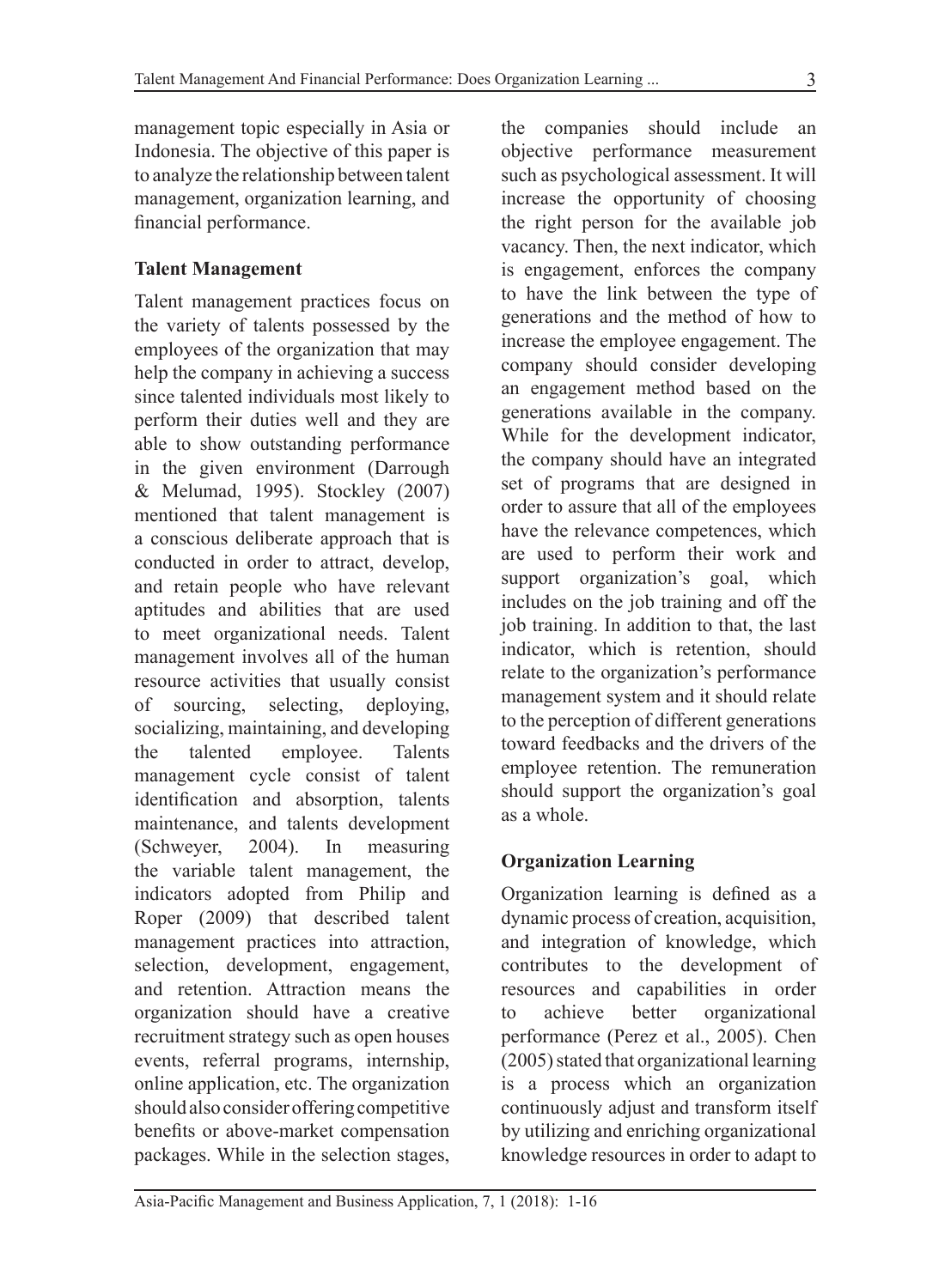the external and internal environmental changes which consequently help the company to maintain the sustainable competitive advantage. The goal of the organization learning process is to improve the development of the organization by producing new initiatives in term of technological, productivity, or commercial factor (Perez et al., 2005). The process of organizational learning helps people to develop critical thinking which helps them to discover why problems are seen in the one-dimensional framework, raising questions on the current systems as well as challenging paradoxes as they occur (Murray and Donegan, 2003). There are 7 indicators of organizational learning as developed by Marsick and Watkins (2003) that consist of creating continuous learning opportunity; promoting inquiry and dialogue; team Learning; the system to capture learning; empower people; connect the organization; and strategic leadership.

### **Financial Performance**

Financial performance represents the measurement of the changes in the company's financial condition or the financial output that is resulted from the management decision as well as the decision by the members of the organization. According to Richard et al. (2009), the financial performance of the organization related to the accountancy measurement. The financial performance will be measured indirectly by asking the opinion of the management level about the degree of financial performance achievement due to the limited data available. This is called as subject performance measurement. It will avoid the problems of availability and confidentiality (Pelham and Wilson, 1996). Subjective performance measurement can be used in many indicators such as Return on Assets (ROA), Return on Investment (ROI), and the others (Harris, 2001). The indicators used in this research will be adopted from Lopez et al. (2005) which consist of Return on Asset (ROA), Return on Equity (ROE), sales growth, net profit, profit growth, and market share.

## **Hypotheses Development**

There are not many types of research that study the relationship between talent management and organizational learning. However, one of them is the research that is conducted by Kheirkhah et al. (2016). According to the result of the research, there is a significant relationship between talent management and organizational learning. When the company is able to implement an effective talent development program as part of the talent management activities, it will enhance the organization learning performance since it improves the knowledge capability of the employee. Furthermore, the research conducted by Oltra and Lopez (2013) highlighted that the role of team autonomy and creativity are the essential factors of organization learning that can be enhanced through talent management activities. Aside from the past researches, there are many authors that mentioned the relationship between talent management and organizational learning. It is being stated that the elements of talent management encourage or enhances the ability of the company to learn. In the study of Whelan et al. (2010), it is mentioned that some of the talent management activities will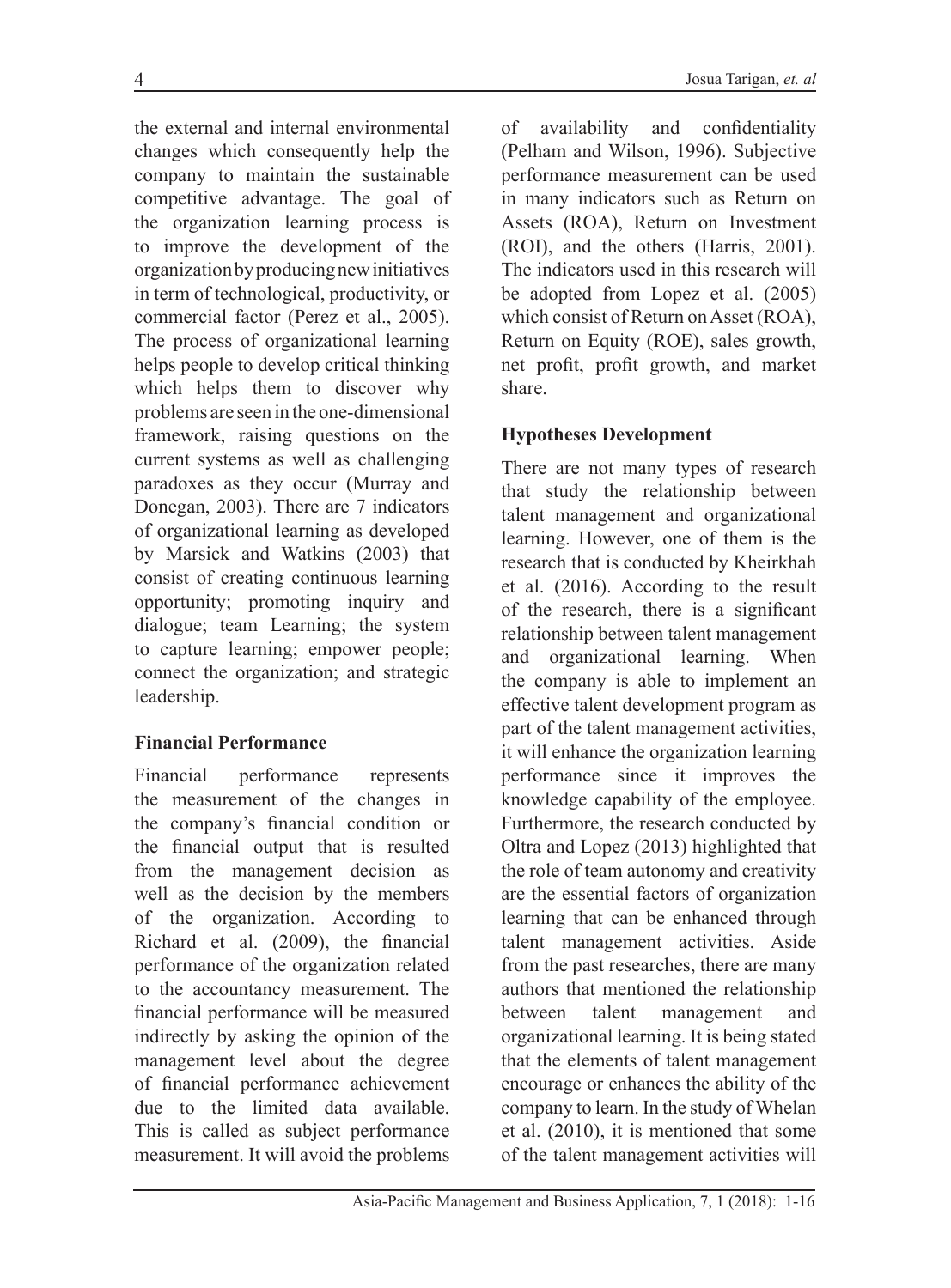improve as well as leverage the internal dissemination of knowledge within the organization. Talent management policies of an organization should have a purpose of maximizing the value created by talents and developing knowledge assets which consequently can optimize the organization learning process (Vaiman and Vance, 2008). Many authors asserted that the talent management activities or policies would be able to optimize the existence of organization learning process (Collings & Mellahi, 2009; Scullion et al., 2010; Schuler et al., 2011). Hence, a hypothesis can be derived to conclude the relationship between talent management and organizational learning.

H1: Talent management influences the organization learning

Based on the several studies about the relationship between organizational learning and financial performance, it can be stated that organizational learning will enhance the financial performance of the company. There is some evidence for the impact of the organization learning on financial and non-financial performance as shown in the research conducted by Calantone et al. (2002) and Tippins and Sohi (2003). According to Jiménez (2011), organizational learning capability is defined as the organizational and administrative characteristic that can provide learning process is considered as an important variable for developing organizational performance. Some studies have shown that there is a positive relationship between organizational learning and company performance. Baker and Sinkula (1999), learning orientation as part of the organization learning has a

direct effect on company performance. In line with the other researchers, Akgun et al. (2013) mentioned that organizational learning capability which recognize the importance of bridging organizational members to promote a common language, shared knowledge, joint action, perceptions, and believe can result in the enhancing financial performance. Thus, the hypothesis about the relationship between organizational learning and financial performance can be derived as follow:

H2: Organization learning influences financial performance

There are several studies that focus on the relationship between talent management and financial performance. Collings and Mellahi (2009) mentioned in their research that an effective talent management practices such as work motivation and organizational commitment will have an indirect positive relationship with organizational performance. Talent management is considered a beneficial investment since it will help the company increasing their performance (Joyce et al., 2007). Organization that conduct an effective talent management strategy will show significantly higher financial performance compared to the others since talent management will increase profitability, sales revenue, productivity, net profit margin, Return on Assets (ROA), Return on Equity, and market value (ROE) (Ringo et al., 2008; Yapp, 2009; Joyce et al., 2007). When the organization is successful in managing the talented employee by implementing best talent management practices, it will enhance the profitability of the company and it will benefit in the long term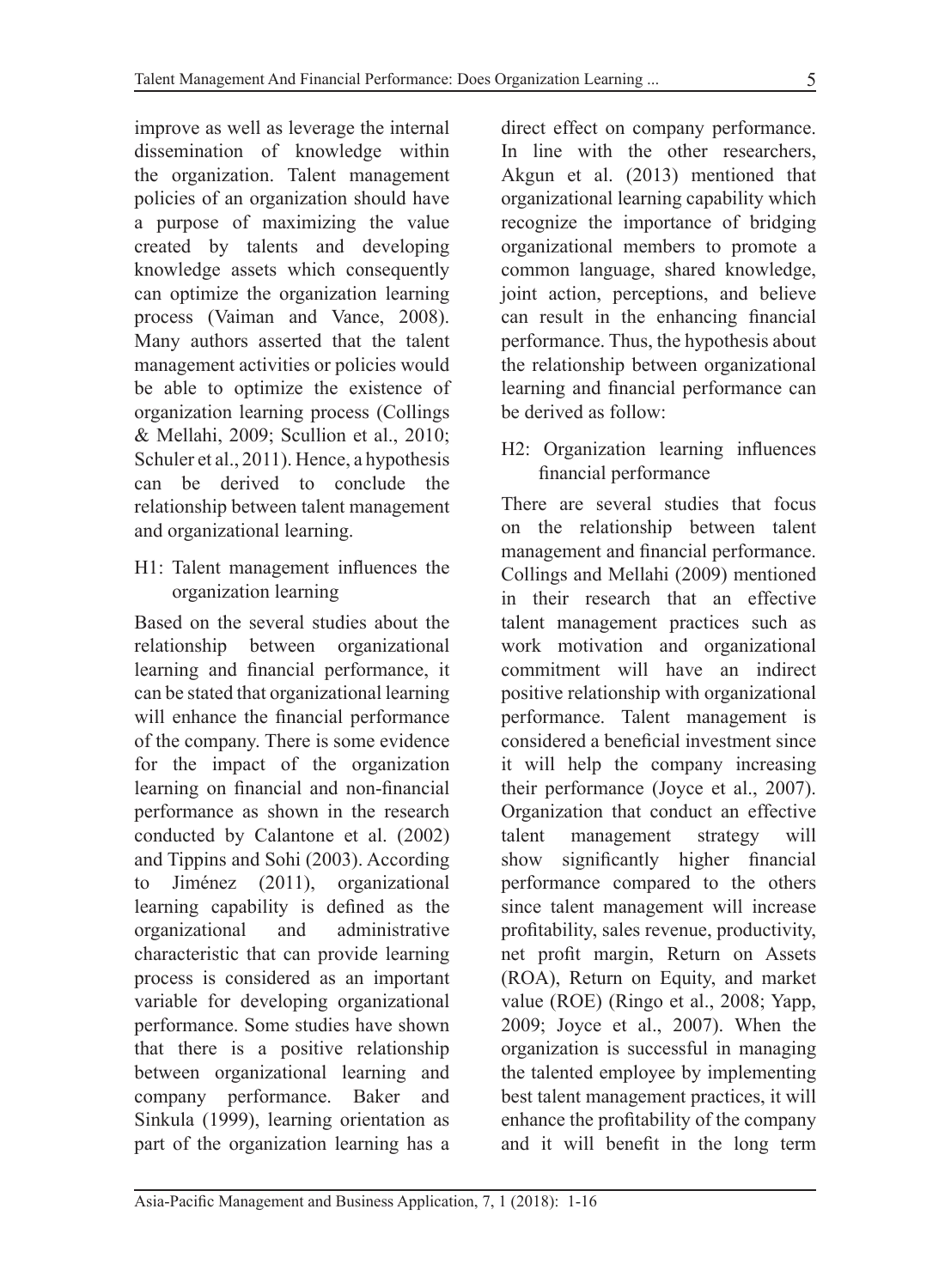for the company (Oladapo, 2014). In accordance with the other researchers, Kehinde (2012) also mentioned that talent management has a positive impact on the overall performance of the organization including financial performance and non-financial performance. Therefore, the hypothesis about the relationship between talent management and financial performance can be derived as follow:

H3: Talent management influences financial performance

### **Research Methodology**

This research uses primary data by distributing questionnaires to the consumer goods sector in Indonesia. The valid respondents were the employees who are in the supervisor or managerial and have minimum working experience of 1 year. In total, there are 120 respondents in which 30 of them should be eliminated since it did not respond to the questionnaires. Thus, the total of observations used in the research is 90 respondents from 30 companies.

The indicator that is used to measure talent management as an independent variable is adapted from the framework developed by Phillips and Roper, (2009). Their framework is commonly used by several types of research such as Sadri et. al (2015), Marjani and Safaee (2016), and Daneshfard et al. (2016).

In this research, the dependent variable is the financial performance that is measured by distributing questionnaires to measure the degree of satisfaction towards the financial performance result. Financial performance is defined as the degree of management success in managing the financial resources of the company and their effort to create value for the shareholders. The indicator of the financial performance is adapted from Lopez, Peon, and Ordas (2005).

The intervening variable used in this research is organizational learning. Organization learning is defined as a dynamic process of creation, acquisition, and integration of knowledge, which contributes to the development of resources and capabilities in order to achieve better organizational performance. In this research, the organization learning variable is measured by adopting 7 dimensions of organizational learning theory by Marsick and Watkins (2003).

| <b>Sample Selection Procedure</b>                                                         | <b>Observations</b> |
|-------------------------------------------------------------------------------------------|---------------------|
| Number of companies listed in the Indonesia Stock Exchange                                | 563 Companies       |
| Number of companies which are included as non-manufacturing<br>companies                  | (420) Companies     |
| Number of companies which are non-consumer goods sector                                   | $(103)$ Companies   |
| Total companies which are consumer goods sector and did not respond<br>the questionnaires | $(10)$ Companies    |
| Total companies as valid respondents                                                      | 30 Companies        |
| Total respondents (3 respondents per company)                                             | 90 Respondents      |

**Table 1. Sample Selection Procedure**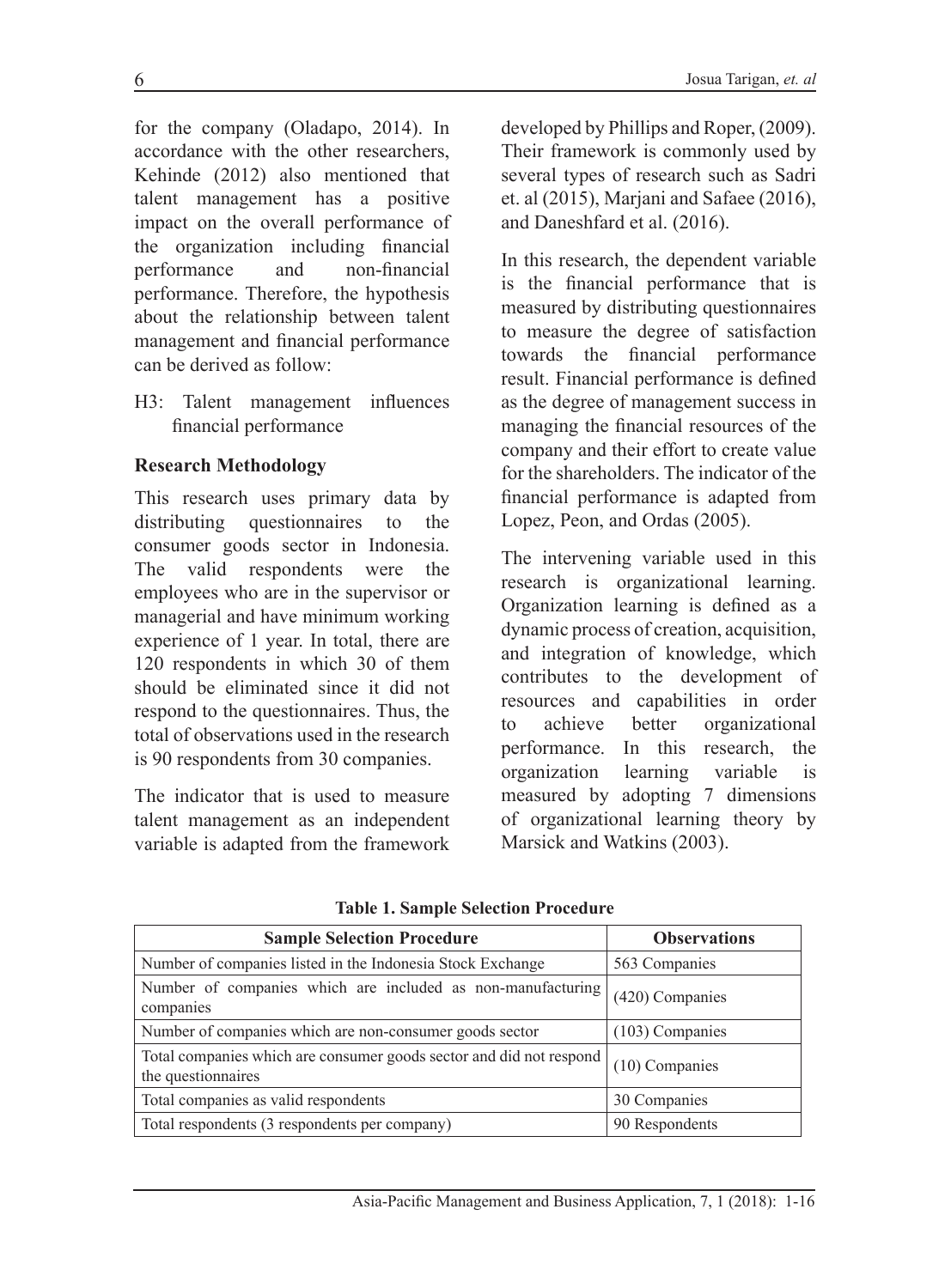

**Figure 1. Research Model**

#### **Research Result and Analysis**

The questionnaire data is being analyzed by using WarpPLS. It is a multivariate statistical technique that compares multi dependent variable and multi independent variable. Due to the multivariable used in this research, this research needs multivariate analysis. The questionnaire already passed the validity and the reliability test. It means that the questionnaire is valid and reliable to be used in the research model. According to the data obtained, the average of the respondent's answer for the talent management variable is 4.20 means that it is considered very high. Most of the companies have implemented talent management practices effectively in a way that their employees feel that the company is able to attract, manage, and retain qualified employees. The highest score in the talent management variable happens to be PT HM Sampoerna Tbk and PT Unilever Tbk. Both companies have a good score in each indicator representing talent management. For example, the first indicator – attraction, they have developed a creative recruitment strategy, which is in line with talent management practices. For the second variable which is organization learning, the overall average score is 4.34 and it is included as very high as well. It means that most companies have paid attention to the organization learning process and it has worked well. There are possibilities that this high score is driven by the high competitiveness in the industry that encourages the company to keep learning in order to obtain advance information in the market. Lastly, the financial performance has a score of 4.41. It means, most of the respondents are strongly agree that the companies have a good ability to achieve targeted financial performance. The companies who attain a very good score in financial performance is not proven to have a high score in financial performance. Next, the hypothesis test should be conducted. The p-value should be lower or equal to 0.05 for the hypothesis to be accepted. Below is the result for the combined loading as well as cross-loading for each indicator, and hypothesis test.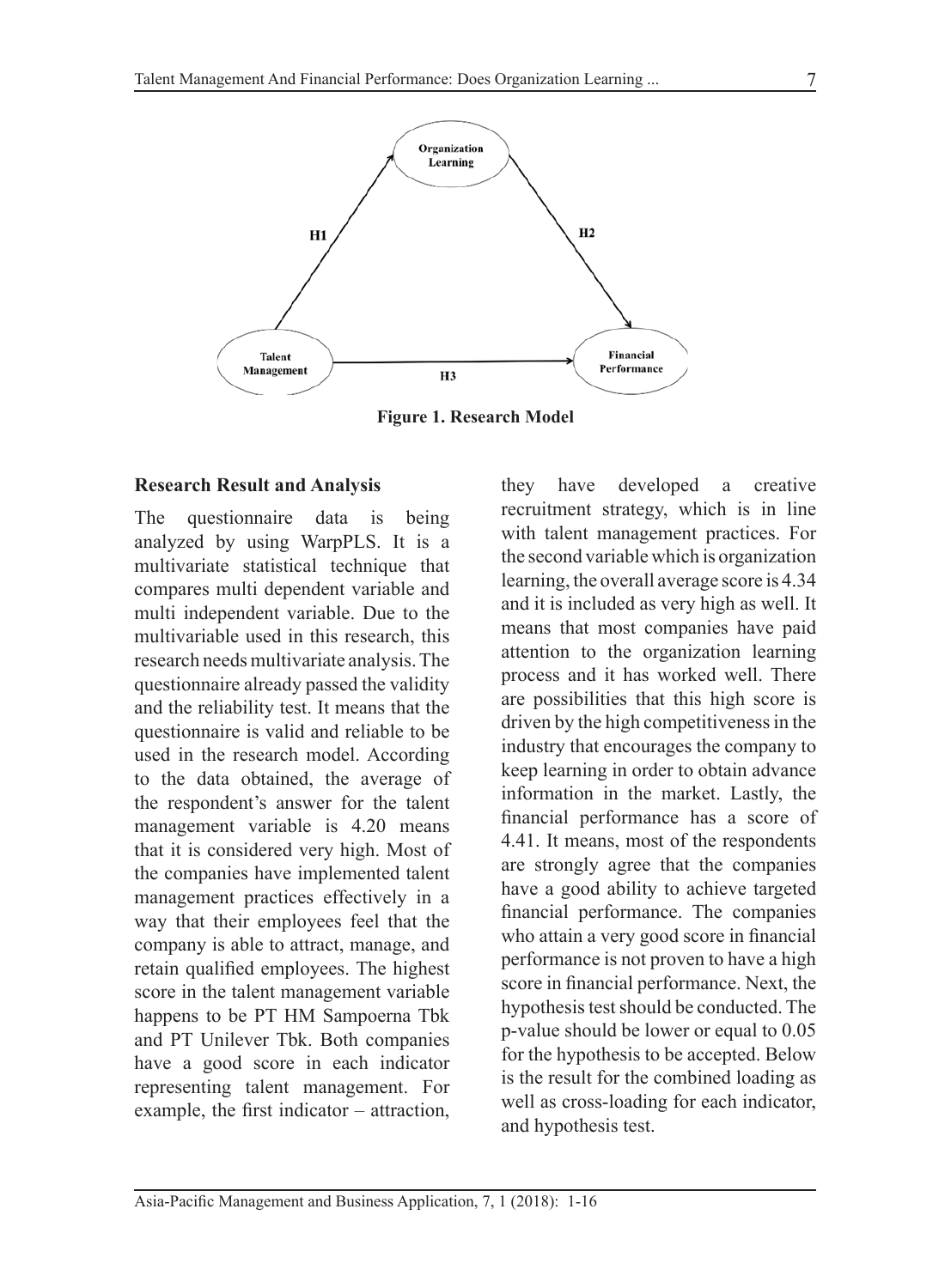The first hypothesis, which is talent management influences organization learning, has the p-value  $\leq 0.001$  and path coefficient 0.723. The p-value is below than 0.05 and it justifies the acceptance of the first hypothesis. As the path coefficient has a positive value of 0.723, it means that when the talent management practice is improved in the related company, the organization learning process in the company will be improved as well. Variable talent management and organizational learning explain approximately 72.3% the relationship that happens between both variables. For the second hypothesis, which is organization learning influences financial performance, it has p-value 0.001 and path coefficient 0.297. The hypothesis should be accepted since p-value is lower than 0.05. Path coefficient also has a positive

value and it means that whenever the organization learning process improved, the financial performance of the company will be improved also. Lastly, the third hypothesis, which is talent management influences financial performance, should be accepted also. It has the p-value of 0.035, which is lower than 0.05 and path coefficient of 0.183. It means that when talent management practice is improved, the financial performance of the company will be affected in a positive way. However, even though the second hypothesis and the third hypothesis are supported, the path coefficients are below 50%. It means that those variables only explain 29.7% and 18.3% of the relationship between those variables. There are other variables that influence the financial performance of the company that needs to be considered.

| Indicator       | <b>Talent Management</b> | <b>Organization Learning</b> | <b>Financial Performance</b> |  |
|-----------------|--------------------------|------------------------------|------------------------------|--|
| TM 1            | 0.670                    |                              |                              |  |
| TM <sub>2</sub> | 0.856                    |                              |                              |  |
| TM <sub>3</sub> | 0.761                    |                              |                              |  |
| TM4             | 0.850                    |                              |                              |  |
| TM <sub>5</sub> | 0.840                    |                              |                              |  |
| OL <sub>1</sub> |                          | 0.521                        |                              |  |
| OL <sub>2</sub> |                          | 0.630                        |                              |  |
| OL <sub>3</sub> |                          | 0.819                        |                              |  |
| OL <sub>4</sub> |                          | 0.799                        |                              |  |
| OL 5            |                          | 0.854                        |                              |  |
| OL <sub>6</sub> |                          | 0.791                        |                              |  |
| OL <sub>7</sub> |                          | 0.704                        |                              |  |
| FP 1            |                          |                              | 0.618                        |  |
| FP <sub>2</sub> |                          |                              | 0.793                        |  |
| FP <sub>3</sub> |                          |                              | 0.803                        |  |
| FP4             |                          |                              | 0.740                        |  |
| FP <sub>5</sub> |                          |                              | 0.880                        |  |
| FP <sub>6</sub> |                          |                              | 0.857                        |  |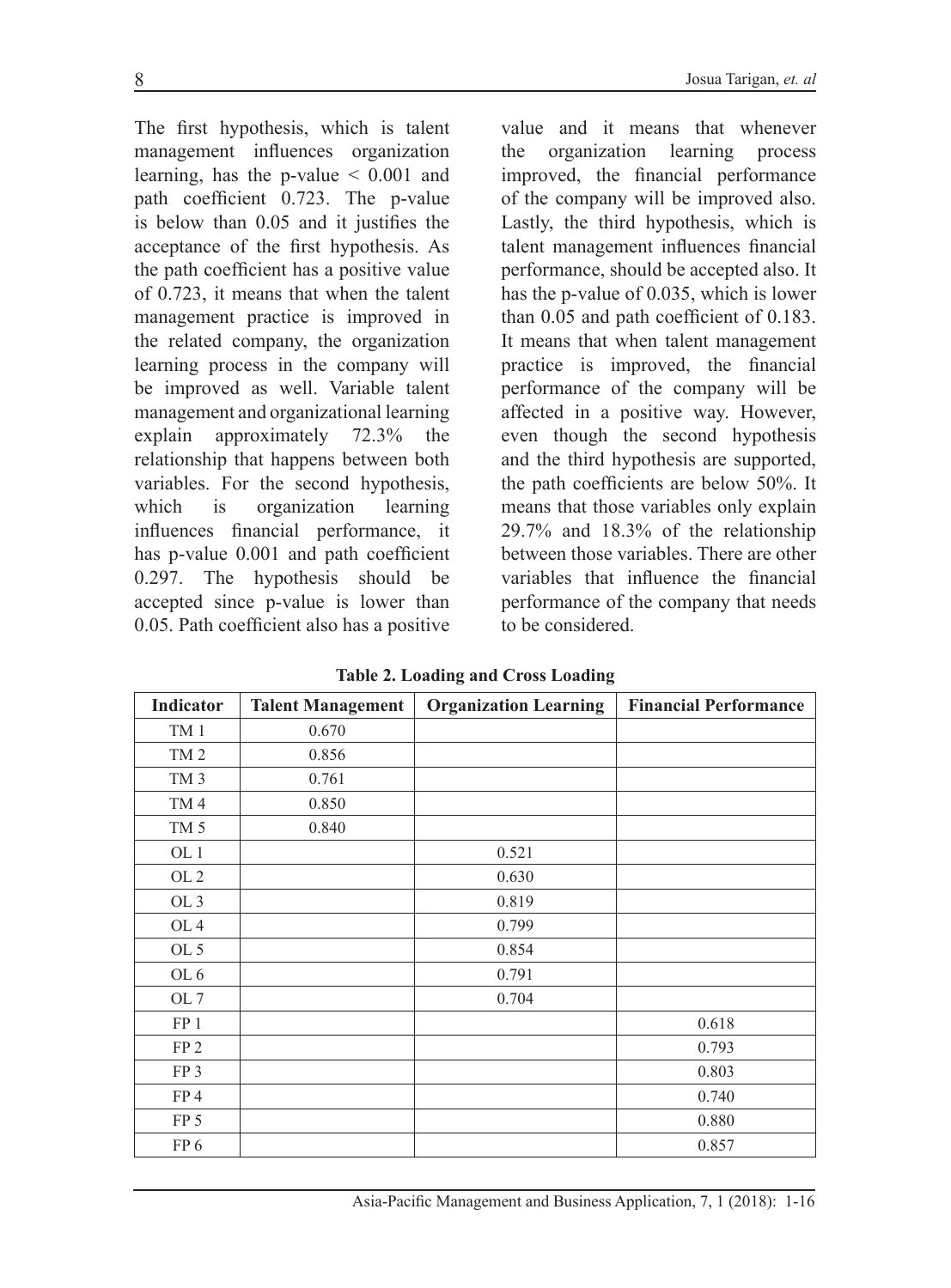|                | <b>Hypotheses</b>                              | Path<br><b>Coefficients</b> | p-value      | <b>Note</b> |
|----------------|------------------------------------------------|-----------------------------|--------------|-------------|
| H1             | Talent Management to Organization learning     | 0.723                       | ${}_{0.001}$ | Accept      |
| H <sub>2</sub> | Organization Learning to Financial Performance | 0.297                       | $\leq 0.001$ | Accept      |
| H <sub>3</sub> | Talent Management to Financial Performance     | 0.183                       | 0.035        | Accept      |

**Table 3. Hypoteses Testing result**



**Figure 2. Path Coefficients and p values**

Based on the hypothesis test conducted earlier, it is shown that the first hypothesis, which is talent management influences organization learning, should be accepted since it has the p-value below than 0.05. The value of R2 for the relationship between talent management and organizational learning is 0.52. It means that the variance of the organization learning data that can be explained by talent management is 52%. On the other word, the organization learning process will be influenced by the implementation of the talent management practice in the company related which in this case is listed consumer goods sector in Indonesia. The R2 is 0.52, which is more than 50%, and it means

that talent management contributes significantly to the improvement in the organization learning process. The improvement in the organization learning process also being influenced by the other variables outside talent management. The relationship between talent management and organizational learning is significantly positive which is in accordance with the first hypothesis. Whenever the implementation of the talent management practices is improved, consequently the organization learning process will be improved as well since more than 50% of the variance in the organization learning is being caused by the talent management. Talent management itself has a purpose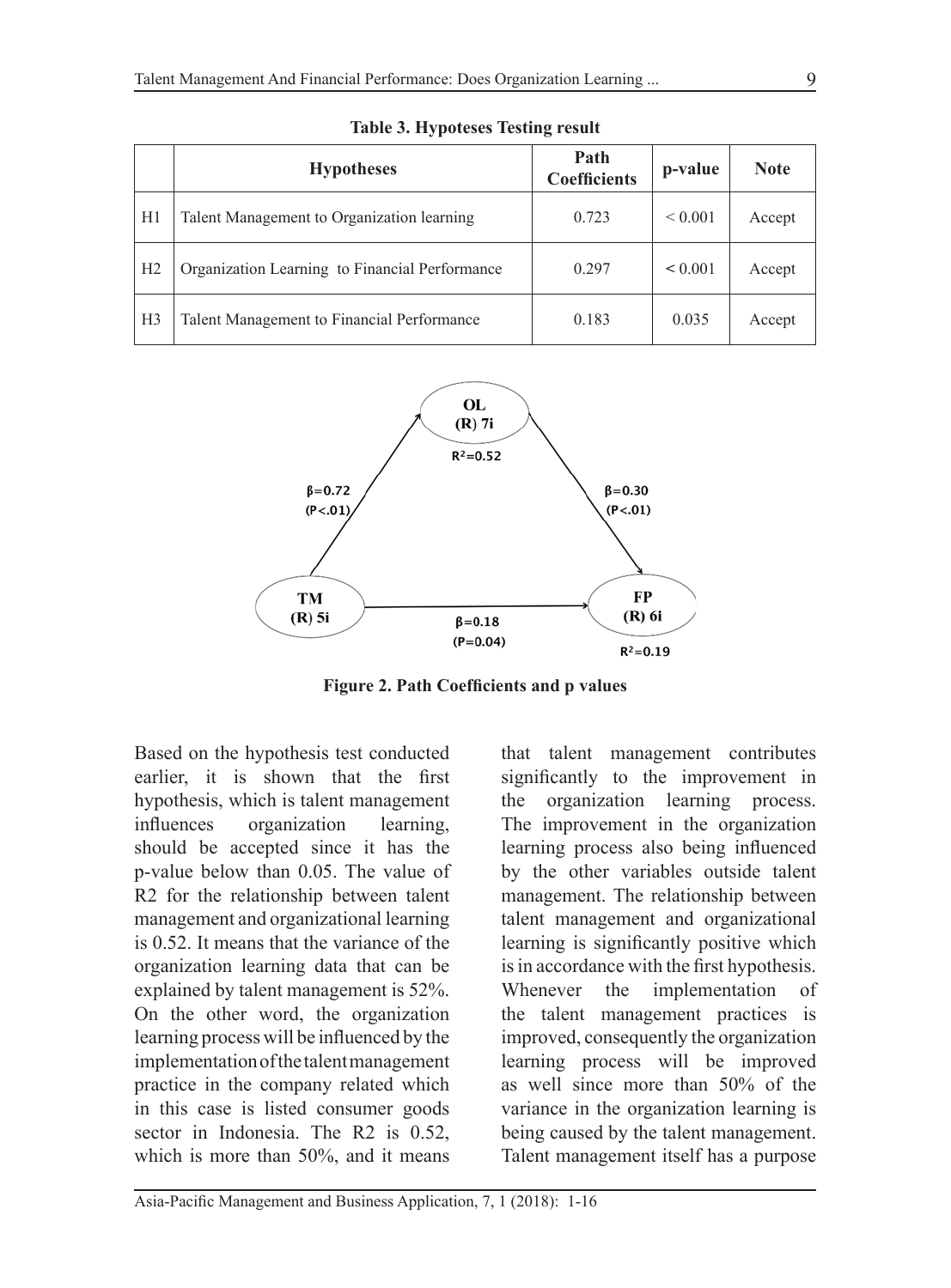to maximize the value created by talents and developing knowledge assets which consequently will able to enhance the organization learning process (Vaiman and Vance, 2008).

The second hypothesis, which is organization learning influences financial performance, should be accepted as well. The value of R2 for the financial performance variable is 0.19. It means that the variance of the financial performance data can be explained 19% by the variable talent management and organizational learning. Specifically, the value of the R2 for the relationship between organizational learning and financial performance is 0.122 or 12.2%. This means that organization learning only influences 12.2% financial performances of the company relates specifically listed consumer goods sector in Indonesia. Learning through better knowledge and understanding will facilitate behavior change that consequently enhances the performance result (Lei et al., 1999). There are many variables outside organization learning that influences the financial performances that need to be considered such as employee satisfaction (Koys, 2003). Furthermore, the biggest loading factor for financial performance came from the indicator FP 5 which is profit growth. It has a loading factor of 0.880 and it means that profit growth is the best indicator used to explain variable financial performance. However, when we look at the result as a whole, the variance of the financial performance that is explained by the variable organization learning is very little. This is explained by the low value of the R2 for financial performance. There are many variables outside organization learning that influences the financial performances that need to be considered such as employee satisfaction (Koys, 2003) and employee performances (Zahargier and Balasundaram, 2011).

For the last hypothesis, talent management has a positive relationship since the application of talent management in the listed consumer goods sector enhances the financial performance of the related company. The variance of the financial performance data can be explained 19% by the variable talent management and organizational learning. Specifically, the value of the R2 for the relationship between talent management and financial performance is 0.067 or equal to 6.7%. This means that talent management only contributes around 6.7% of the variance in the financial performance. It means that whenever the implementation of the talent management practices is improved, the financial performance only affected a little bit by this issue. There are many variables outside talent management that influence the financial performances as mentioned earlier that need to be considered such as employee satisfaction (Koys, 2003) and employee performances (Zahargier and Balasundaram, 2011).

Furthermore, organization learning has an indirect effect on the relationship between talent management and financial performance. It has a p-value of 0.003, which is below 0.005. Therefore, it means that organizational learning has successfully become the mediator of the variable talent management and variable financial performance. This variable can strengthen the impact driven by talent management towards financial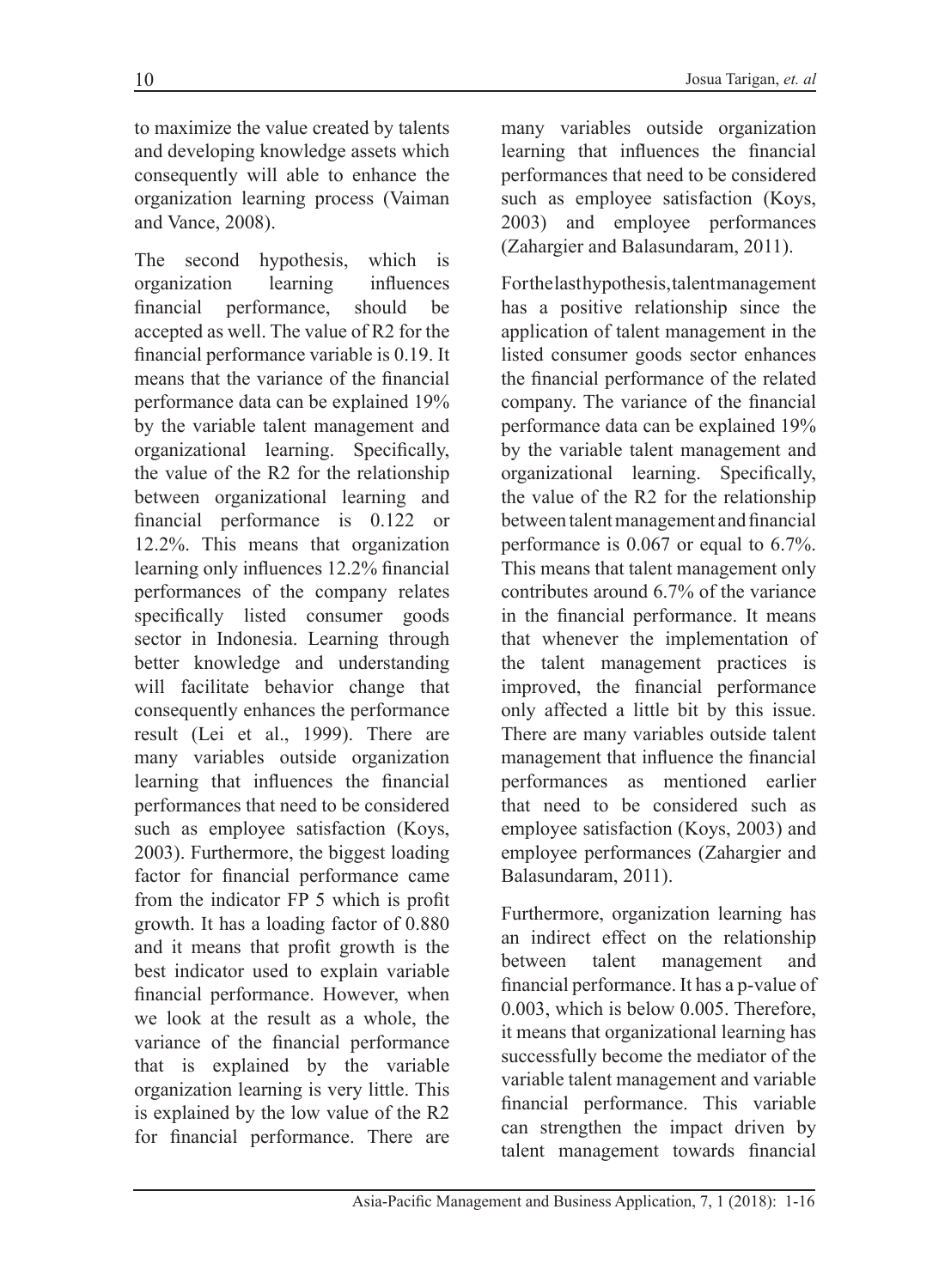performance. This is because when the company is able to have a successful talent management, they will be able to obtain high-quality employees that may help the company to conduct an effective learning process. By having an effective learning process, the company will gain an advanced information that can be used as a competitive advantage to maintain their position in the market and consequently enhance business performance, especially financial performance.performance.

## **Conclusions and Suggestions**

The purpose of this paper is to analyze the relationship between talent management, organization learning, and company performance specifically financial performance. This is important since the consumer goods sector has faced significant growth during the recent year in which it leads to the increasing importance of talent management. While there are only a few studies concern about talent management topic especially in Asia and Indonesia. Based on the research result and result analysis, which are explained in detail in the previous sections, this research can be concluded all the hypotheses were accepted. Talent management practice has a positive influence toward the organization learning, organization learning has a positive influence toward the financial performance of the company, and last but not least talent management also has a positive influence toward the financial performance of the company. Therefore, when the implementation of the talent management is improved, the organization learning process will be improved consecutively.

The implementation of the talent management practices in the listed consumer goods in Indonesia considered very good as shown in the high score of the respondent's answer for the variable talent management which is 4.26. Also, high score of talent management always followed by the high score in the organization learning as shown in the score for PT HM Sampoerna Tbk and PT Unilever Tbk. Both companies have an average score of 4.96 for talent management and organizational learning. However, some of the companies still need to improve their talent management practices to ensure that they can acquire the best talent for the vacant position, which may help them to conduct effective learning process, which consequently enhances the financial performance of the company related. Moreover, organization learning as a mediator can strengthen the relationship between talent management and financial performance since it has indirect significant influences toward the relationship between both variables. However, the relationships should also consider other variables outside talent management and organizational learning since there are so many factors that may affect the financial performance.

Furthermore, based on the findings earlier, there are some suggestions that the authors could give. First, the implementation of talent management practices in the listed consumer goods in Indonesia is quite good as shown as shown in the high score of this variable which is 4.26. Some companies such as PT HM Sampoerna and PT Unilever Tbk have a score close to perfect which is 4.96 while some of the companies still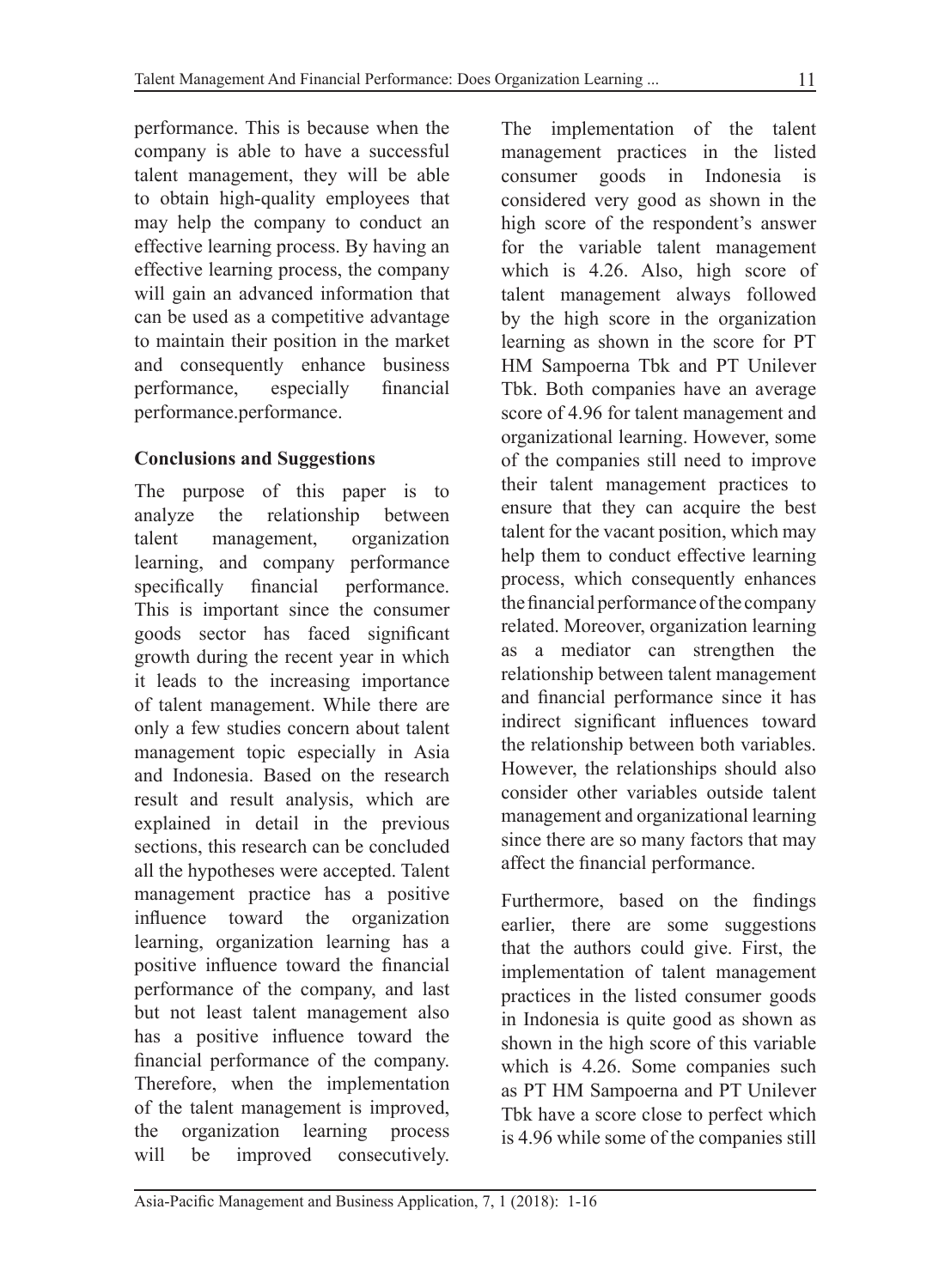need to improve the talent management practices more especially for the initial activities which are recruitment. The company needs to consider using referral programs, internship, and offer competitive benefit to attract best candidates. The companies can refer to the talent management practices conducted by PT HM Sampoerna Tbk and PT Unilever Tbk since they are able to attain the high score in this issue. Through improving talent management practices, the organization learning process will be enhanced as well. Secondly, since this study is still considered an early study, future research should consider using other samples for example non-manufacturing companies to identify whether the result will be different or not. This will justify if the relationship between talent management, organization learning, and financial performance as explained earlier only happens to this specific sector. For the future research, the variable talent management should be explored more and the research should identify the relationship with the other variables possible aside from the organizational

# **References**

- Akgun, A., Keskin, H., Byrne, J. C., & Aren, S. (2013). Emotional and learning capability and their impact on product innovativeness and firm performance. *Technovation, 27(9)*, 501-513.
- Akhavan, P., & Jafari, M. (2007). Towards learning in SMEs: an empirical study in Iran. *Development and Learning in Organizations: An International Journal*, 22(1), 17- 19.

learning and financial performance. This is because talent management practices are still an early research in Indonesia, therefore there will be many research model possibilities that can be developed and being conducted in Indonesia.

## **Notes on Contributors**

**Josua Tarigan** is a senior lecturer in International Business Accounting, Petra Christian University. Their research interest is Financial Performance Determinations, Risk Management, Good Governance, Customer Satisfaction, and CSR.

**Gabriele Nia Ferdian** is an employee at Philip Morris Indonesia (Sampoerna), commercial division. She is doing research as well regarding manufacturing Talent Management in listed companies Indonesia.

**Saarce Elsye Hatane** is a senior lecturer in International Business Accounting, Petra Christian University.

**Diah Dharmayanti** is a senior lecturer in International Business Accounting, Petra Christian University.

- Austin, M., & Harkins, D. (2008). Assessing change: can organizational learning "work" for schools?. *The Learning Organization*, 15(2), 105-125.
- Baker, W., & Sinkula, J. (1999). The Synergistic Effect of Market Orientation and Learning Orientation on Organizational Performance. *Journal Of The Academy Of Marketing Science*, 27(4), 411-427.

Bierly, III, P.E., & Daly, P.S. (2007).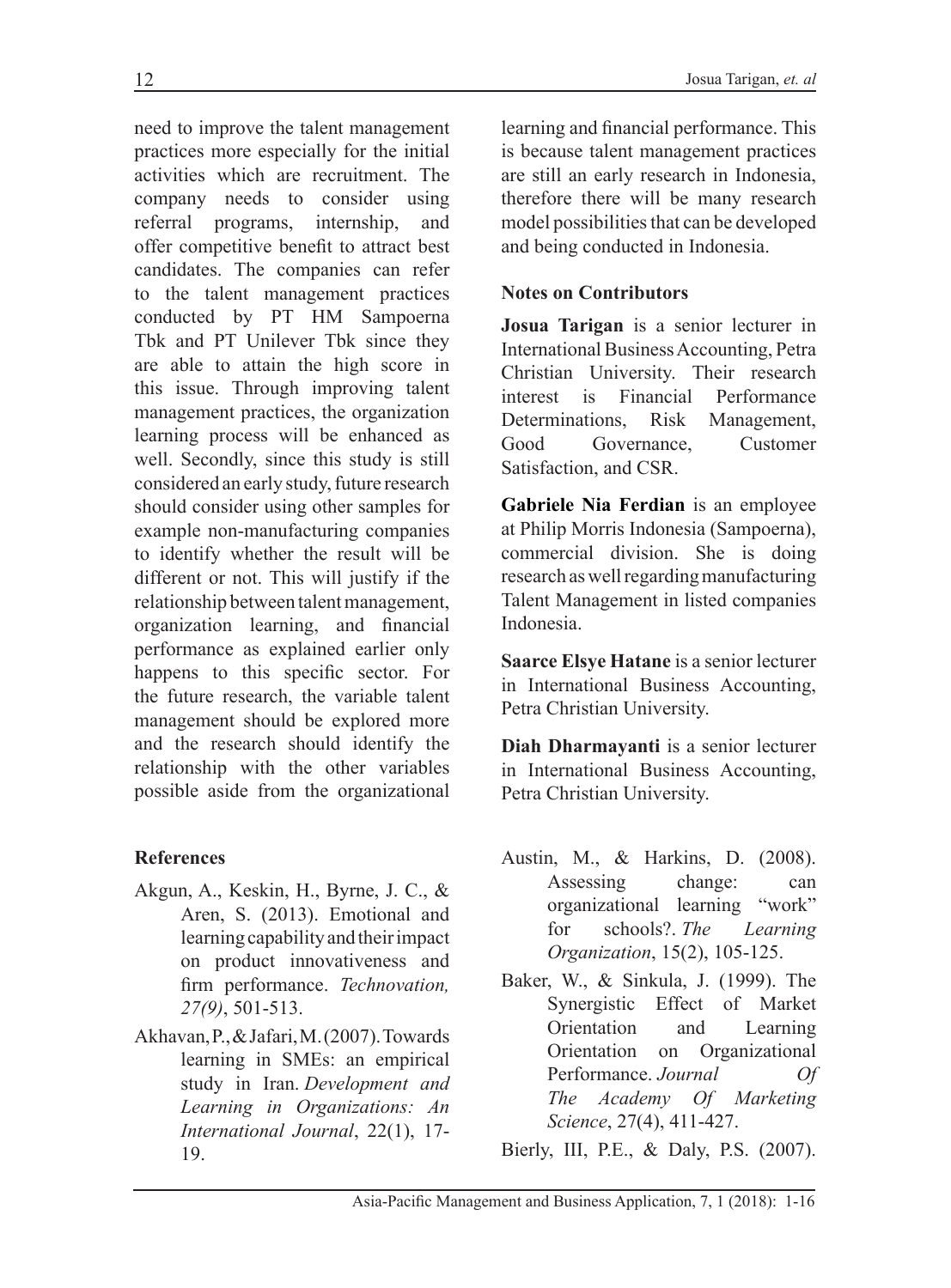Sources of external organisational learning in small manufacturing firms. *International Journal of Technology Management*, 38(1), 45-68.

- Calantone, R. J., Cavusgil, S. T., & Zhao, Y. (2002). Learning orientation, firm innovation capability, and firm performance. *Industrial Marketing Management,* 31(1), 515-524.
- Chen, G. (2005). An organizational learning model based on western and Chinese management thoughts and practices. *Management Decision*, 43(4), 479-500.
- Collings, D., & Mellahi, K. (2009). Strategic talent management: A review and research agenda. *Human Resource Management Review*, 19(4), 304- 313.
- Daneshfard, K., Rajae, Z., Bilondi, R. Z., & Banihashem, S. A. (2016). The effect of organizational intelligence on talent management, using structural equations. *Journal Of Humanities and Cultural Studies, 3(2)*, 464-476.
- Darrough, M., & Melumad, N. (1995). Divisional versus company – wide focus: the trade-off between allocation of managerial attention and screening of talent. *Journal Of Accounting Research,* 33(1), 65-94.
- Davies, B., & Davies, B. (2010). Talent management in academies. *International Journal Of Educational Management*, 24(5), 418-426.
- Davis, D. and Daley, B. (2008). The learning organization and its

dimensions as key factors in firms' performance. *Human Resource Development International*, 11(1), 51-66.

- Gumelar, Galih. (2017). Pertumbuhan Industri Manufaktur Meleijit Pada Kuartal III. Retrieved December 1, 2017, from https:// www.cnnindonesia.com/ekonomi mi/20171101145541-92-252731/ pertumbuhan-industrimanufaktur-melejit-pada-kuartaliii
- Harris, L.C. (2001). Market orientation and performance: subjective and objective empirical evidence from UK companies. *Journal of Management Studies,* 38(1), 17- 44.
- Jayabuana, N. N. (2017). BPS: Pertumbuhan Manufaktur Melambat. Retrieved December 19, 2017, from http://industri.bisnis. com/read/20170807/257/678850/ bps-pertumbuhan-manufakturmelambat
- Jiménez-Jiménez, D., & Sanz-Valle, R. (2011). Innovation, organizational learning, and performance. *Journal Of Business Research*, 64(4), 408-417.
- Joyce, S., Herreman, J., & Kelly, K. (2007). *Talent Management: Buzzword or Holy Grail*. Palo Alto: Hackett Group.
- Kehinde, J. S. (2012). Talent management: effect on organizational performance. *Journal of Management Research,*  4(2), 178-186.
- Kheirkhah, M., Akbarpouran, V., & Haqani, H. (2016). Relationship between talent management and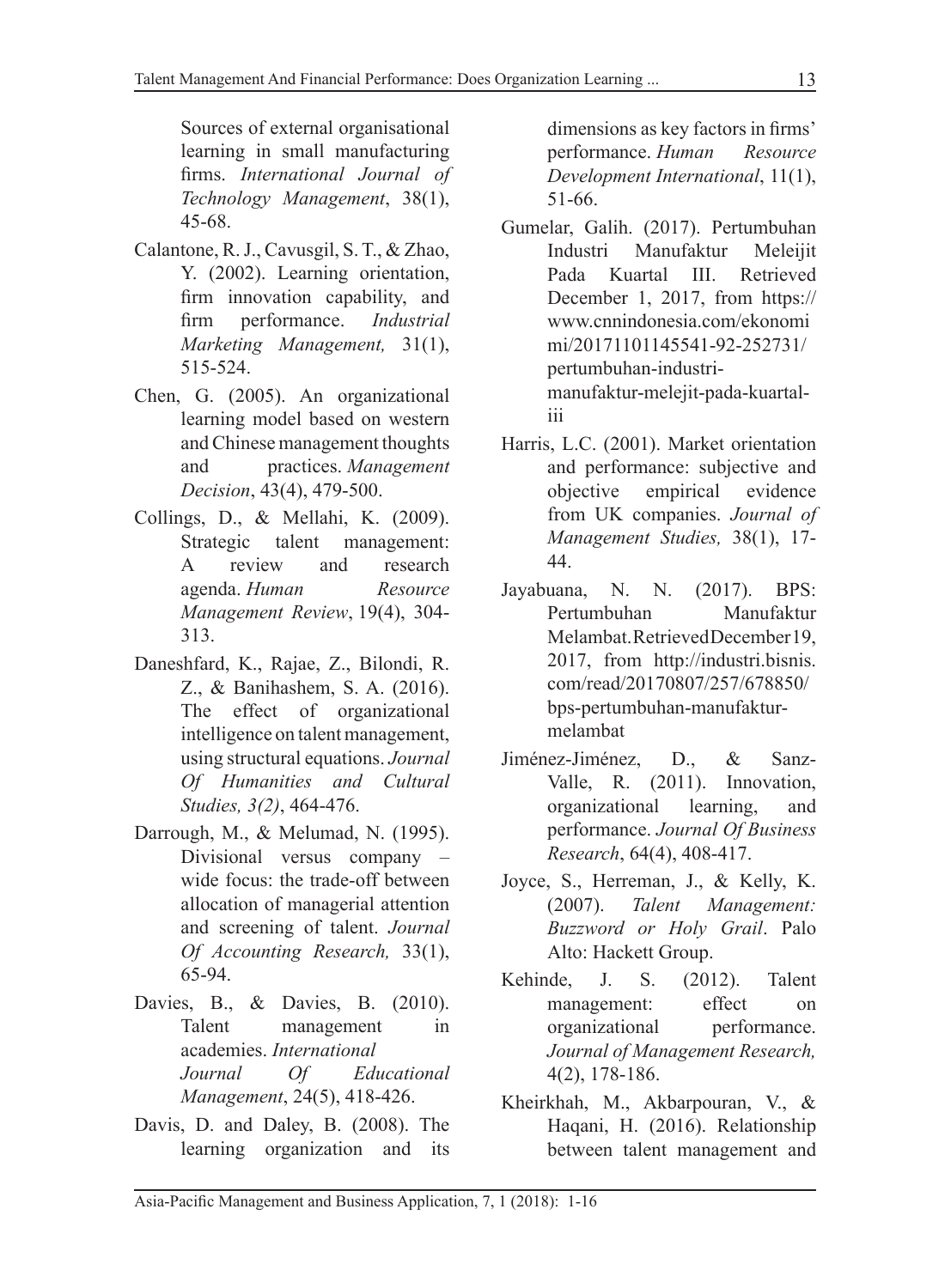organization learning in midwives operating in Iran university of medical sciences. *Journal Of Medical Sciences*, 10(5), 536-540.

- Koys, D.J. (2003). The effects of employee satisfaction, organizational citizenship behavior, and turnover on organizational effectiveness: a unit-level, longitudinal study. *Personnel Psychology,* 54(1), 101-114.
- Lei, D., Slocum, J., & Pitts, R. (1999). Designing organizations for competitive advantage: The power of unlearning and learning. *Organizational Dynamics*, 27(3), 24-38.
- Marjani, A. B., & Safaee, N. (2016). Surveying the influence of talent management on meritocracy. *Journal Of Administrative Management, Education, and Training, 12(3*), 292-299.
- Marsick, V., & Watkins, K. (2003). Demonstrating the Value of an Organization's Learning Culture: The Dimensions of the Learning Organization Questionnaire. *Advances In Developing Human Resources*, 5(2), 132-151.
- Murray, P., & Donegan, K. (2003). Empirical linkages between firm competencies and organisational learning. *The Learning Organization*, 10(1), 51-62.
- Oladapo, E. (2014). The Effects of Talent Management on Retention. *Journal Of Business Studies,* 5(3), 19-36.
- Oltra, V., & Vivas-López, S. (2013). Boosting organizational learning through team-based

talent management: what is the evidence from large Spanish firm?, *International Journal Of Human Resource Management,*   $24(9)$ ,  $1853 - 1871$ .

- Pelham, A.M., & Wilson, D.T. (1996). A longitudinal study of the impact of market structure, firm structure, strategy, and market orientation culture on dimensions of smallfirm performance. *Journal of the Academy of Marketing Science,*  24(1), 27-43.
- Perez Lopez, S., Manuel Montes Peon, J., & Jose Vasquez Ordas, C. (2005). Organizational learning as a determining factor in business performance. *The Learning Organization,* 12(3), 227-245.
- Phillips, D. R., & Roper, K. O. (2009). A framework for talent management in real estate. *Journal Of Corporate Real Estate,* 11(1), 7-16.
- Ringo, T., Schweyer, A., DeMarco, M., Jones, R., & Lesser, E. (2008). *Integrated Talent Management: Part 1 – Understanding the Opportunities for Success*. Somers, NY: IBM Corporation.
- Sadri, A., Pirouz, H., Sharifi, S., & Farhadi, M. (2015). Studying the impact of talent management on performance of staffs. *International Journal Of Economics, 2(11)*, 50-59.
- Schuler, R.S., Jackson, S.E., & Tarique, I. (2011). Global talent management and global talent challenge: strategic opportunities for HRM. *Journal Of World Business*, *46(1)*, 506-516.
- Schweyer, A. (2004). *Talent management systems*. Hoboken,